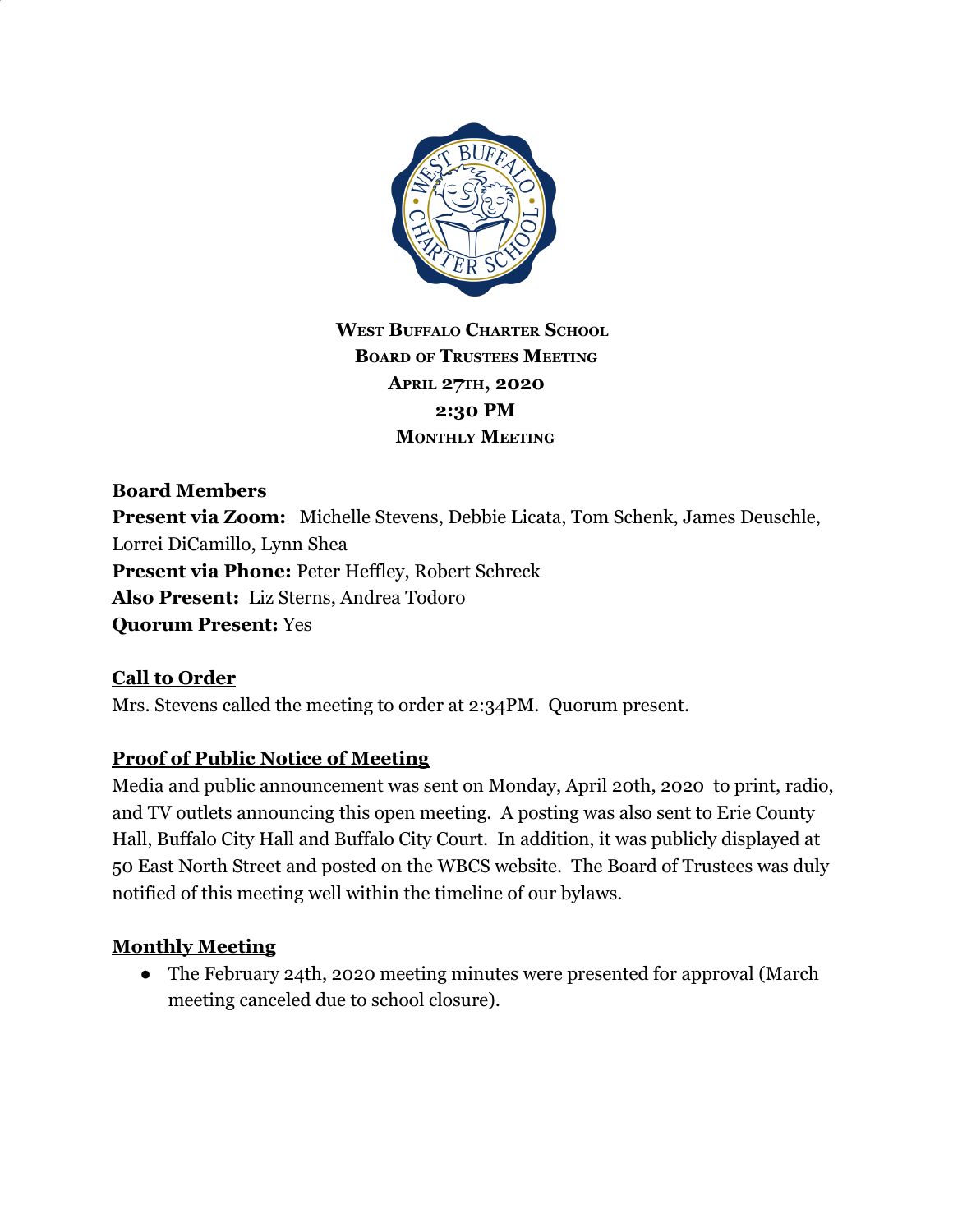# **Upon motion duly made by Mr. Heffley and seconded by Ms. Licata, the February, 2020 minutes were approved as presented. All in favor. Non-opposed.**

# **School Leader Report**

Mrs. Todoro presented the School Leader report (a copy is attached hereto and made a part hereof).

- Discussion regarding plans for potential school reopening if in fact allowed to do so and how to handle re-entry.
- The end of the official school year will remain as scheduled for June 26th, 2020.
- Dr. Schenk weighed in on the current events from a medical professional's perspective.
- Students continue to thrive while learning remotely. The curriculum is progressing.
- Mrs. Sterns will share her findings/analysis of student attendance as it pertains to potential future funding for items such as electronics/devices.
- Mrs. Stevens praised the Administrative team for all they have done and continue to do to assist WBCS students and their families during this unprecedented time.

# **Financial Report**

Mrs. Sterns presented the financial reports for the period ending March 31st, 2020 (a copy is attached hereto and made a part hereof).

# **Upon motion duly made by Mr. Deuschle and seconded by Mr. Heffley, the March, 2020 financials were approved as presented. All in favor. Non-opposed.**

● Mrs. Sterns discussed the specifics of the Paycheck Protection Program (PPP).

**Upon motion duly made by Mr. Deuschle and seconded by Ms. Licata, a resolution for the application of the Payment Protection Program was approved as presented. All in favor. Non-opposed.**

**Upon motion duly made by Mr. Deuschle and seconded by Mr. Heffley, the purchasing of 100 chromebooks was approved as presented. All in favor. Non-opposed.**